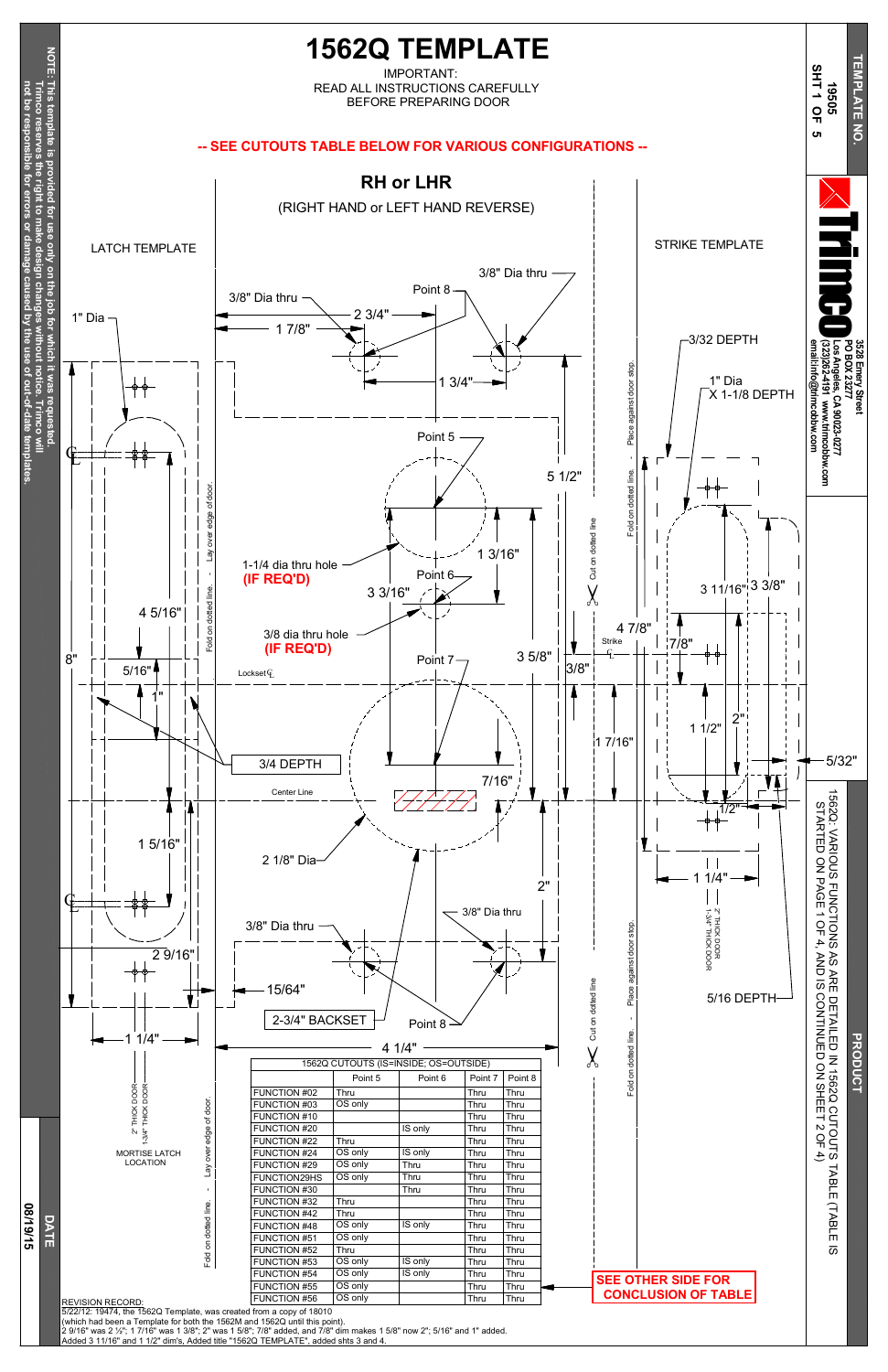$\stackrel{\textstyle\circ}{\mathsf{z}}$ SHEET  $\mathsf v$ O F 4)

**PRODUCT** 

Z

**not be resp onsible for errors or damage caused b y the use of out-of-date tem**

**plates.**

Fold on dotted line. - Lay over edge <u>ቧ</u>

C U T O U T S

T A B L E

(T A B L E

 $\overline{\omega}$ 



2" THICK

DOOR

MORTISE LATCH LOCATION

Place

against

door stop.

line

 $\chi$ 



4 1/4"

1562Q CUTOUTS (IS=INSIDE; OS=OUTSIDE)

FUNCTION #57 OS only Thru Thru Thru<br>FUNCTION #58 OS only IS only Thru Thru FUNCTION #58 OS only IS only Thru Thru FUNCTION #59 OS only Thru Thru<br>FUNCTION #60 Sonly Thru Thru FUNCTION #60 | IS only Thru Thru FUNCTION #62 Thru Thru Thru FUNCTION #65 OS only IS only Thru Thru<br>FUNCTION #67 OS only IS only Thru Thru FUNCTION #67 OS only IS only Thru Thru FUNCTION #68 OS only IS only Thru Thru FUNCTION #69 OS only IS only Thru Thru FUNCTION #70 | | | | | | | | Thru | Thru FUNCTION #72 Thru Thru Thru Thru Thru<br>FUNCTION #73 OS only Thru Thru Thru FUNCTION #73 OS only | Thru Thru FUNCTION #75 OS only IS only Thru Thru<br>FUNCTION #80 (OS only Thru FUNCTION #80 **OS only Thru** FUNCTION #82 Thru | Thru Thru Thru FUNCTION #90 | | | | | | | | | Thru | | Thru FUNCTION #92 Thru Thru Thru Thru

Point 5 | Point 6 | Point 7 | Point 8



— Point 8

**CONT'D FROM OTHER SIDE:**

REVISION RECORD:

5/22/12: 19474, the 1562Q Template, was created from a copy of 18010

(which had been a Template for both the 1562M and 1562Q until this point).

2 9/16" was 2 ½"; 1 7/16" was 1 3/8"; 2" was 1 5/8"; 7/8" added, and 7/8" dim makes 1 5/8" now 2"; 5/16" and 1" added.

Added 3 11/16" and 1 1/2" dim's, Added title "1562Q TEMPLATE"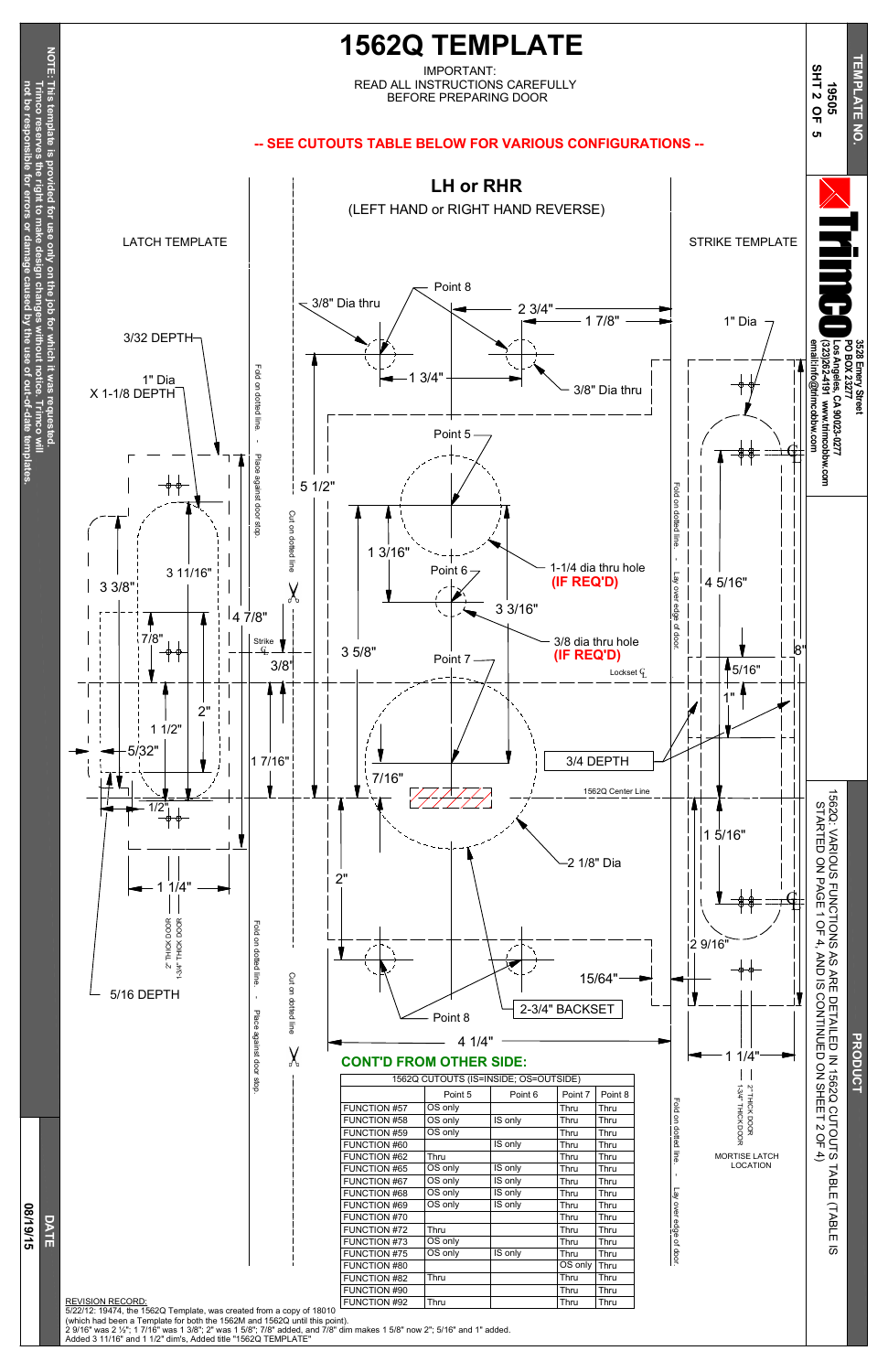**3528**

**Emery**

**Street**

**PO B OX 23277**

**Los**

**Angeles,**

**CA**

**90023-0277**

**(323)262-4191**

**www.trimcobbw.com**

**email:info@trimcobbw.com**



r i

**The Co** 

o

**T E**

**NPLATE** 

**N O.**

 $\overline{\mathbf{z}}$ 

**N**

15 6 2 Q:  $\lessapprox$ RIO U S FUNCTIONS A S a<br>FE S T A R T E D  $\mathsf{\underline{S}}$ P A G E 1 O F 4, ≥<br>D ភ

ន<br>ន

#### ETAILED Z 15 6 2 Q C U T O U T S T A B L E (T A B L E  $\overline{\omega}$ N TIN U E D  $\stackrel{\textstyle\circ}{\mathsf{z}}$ SHEET  $\mathsf v$ O F 4)

**S H T 3 O F 5**

SHORT BUSHING AND LONG BUSHING AND CAM PIVOT PIN (ENCASED IN BUSHING) - NOT VISIBLE IN THIS VIEW

CAM PIVOT PIN (STILL PARTIALLY ENCASED IN THE LONG BUSHING)





## **LEFT HAND, RIGHT HAND DOOR DEFINITIONS:**







LH Inswing **EXAMPLE RH Inswing** 

# **TO CHANGE THE HANDING OF A LEVER ASSEMBLY:**

- 1) Loosen the Cam Pivot Pin just enough to enable the removal of the Short Bushing and the Finger (Cam) - be sure the Cam Pivot Pin remains partially encased in the Long Bushing.
- 2) Remove the Short Bushing and the Finger. Rotate the Finger 180°, then reinstall the Finger and Short Bushing.
- 3) Re-tighten the Cam Pivot Pin.

#### Note:

Push/Pull Latchsets are assembled for right or for left hand doors. Be sure that handing is correct for a given door type.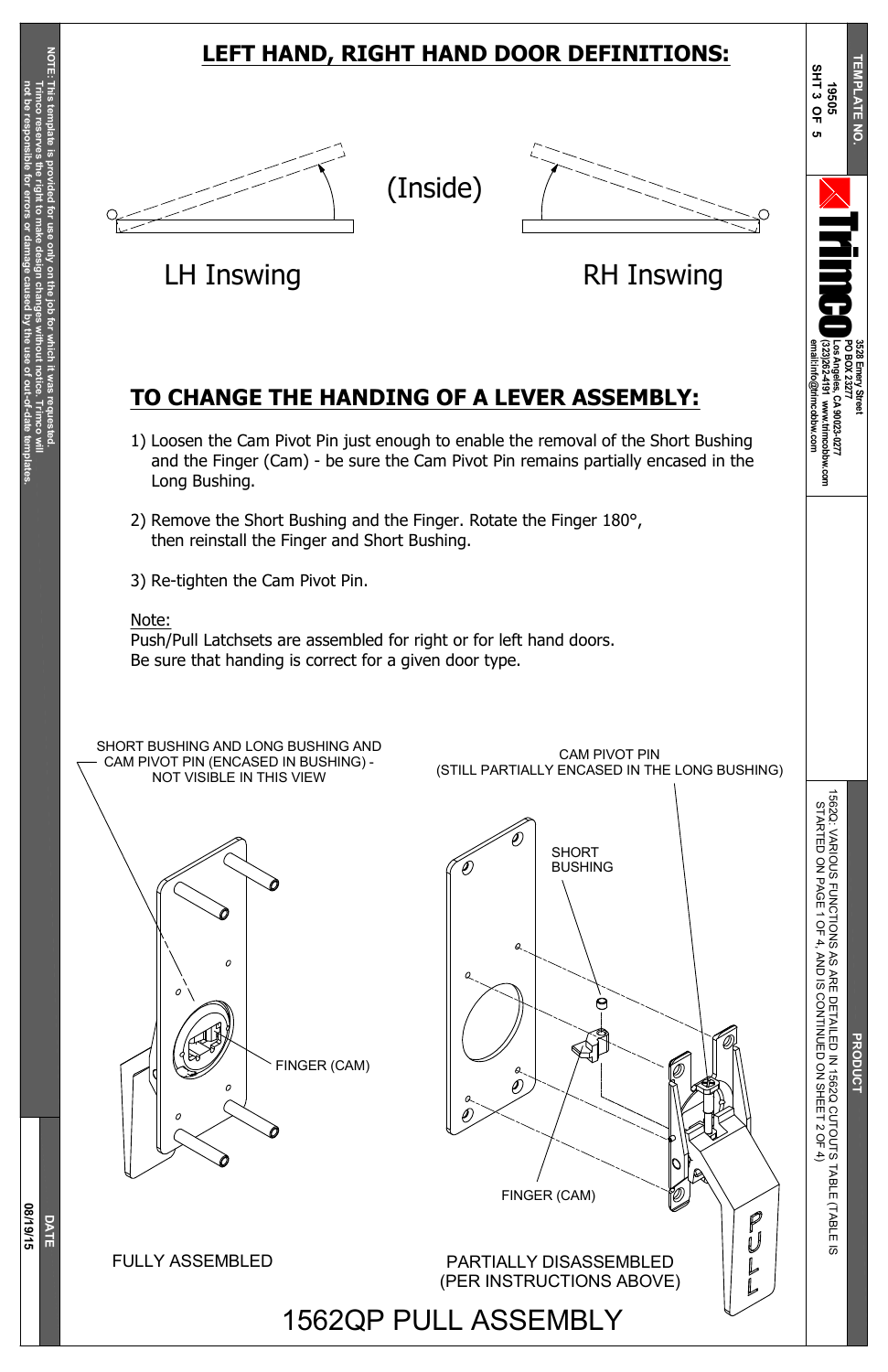**3528**

**Emery**

**Street**

**PO B OX 23277**

**Los**

**Angeles,**

**CA**

**90023-0277**

**(323)262-4191**

**www.trimcobbw.com**

**email:info@trimcobbw.com**



r i

**The Co** 

o

**T**

**EMPLATE** 

**N O.**

 $\overline{\mathbf{z}}$ 

A S A<br>RE

ETAILED Z 15 6 2 Q C U T O U T S T A B L E (T A B L E  $\overline{\omega}$ N TIN U E D  $\stackrel{\textstyle\circ}{\mathsf{z}}$ SHEET  $\mathsf v$ O F 4)

**S H T 4 O F 5**

 $\lessapprox$ 

RIO U S

FUNCTIONS

# **LEFT HAND, RIGHT HAND DOOR DEFINITIONS:**

## **TO CHANGE THE HANDING OF A LEVER ASSEMBLY:**



- 1) Loosen the Cam Pivot Pin just enough to enable the removal of the Short Bushing and the Finger (Cam) - be sure the Cam Pivot Pin remains partially encased in the Long Bushing.
- 2) Remove the Short Bushing and the Finger. Rotate the Finger 180°, then reinstall the Finger and Short Bushing.
- 3) Re-tighten the Cam Pivot Pin.

#### Note:

Push/Pull Latchsets are assembled for right or for left hand doors. Be sure that handing is correct for a given door type.





LHR (Left Hand Reverse) RHR (Right Hand Reverse)